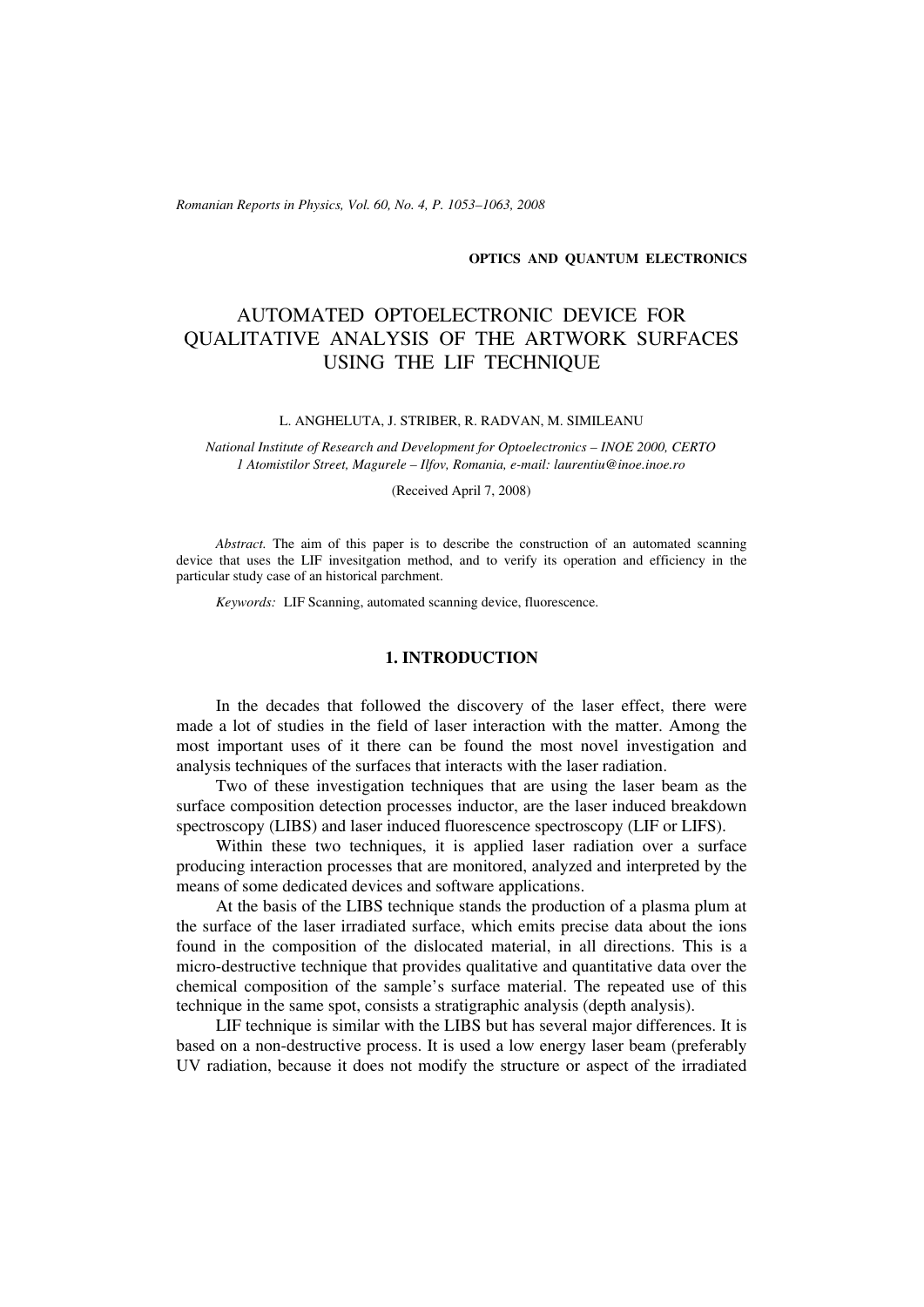surface, at the specified parameters) to excite the surface's molecules to induce the fluorescence emission process [3], which is collected afterwards by an optical acquisition device.

*Motivation*. It is not enough to interrogate single spots in different positions of a surface to gain detailed data about that surface quality. The best way to gather all the data a surface could provide, is to interrogate all of its spots at a high resolution. Therefore there will be needed an automated device that could actually scan a defined area of that surface, spot by spot, based on an mathematical algorithm using an acquisition technique that can provide us with the desired data.

## **2. SCANNING DEVICE DESCRIPTION**

In this paper it is described the structure and the operation setup of such an automated device that facilitates the UV laser induced fluorescence scanning of a defined area and the data acquisition of the emitted fluorescence and the particular case study in an historical parchment.

Point by point laser scanning of an area implies the redirection of the laser beam, emitted by the source 'La', to every spot of that area (respectively with the input resolution) following a predefined algorithm. This device redirects the laser beam with a mirror, mounted on a two stage motors ensemble, controlled by a computer that allows the high precision two central axes rotation of the mirror (0.0005°). The laser beam is transmitted to the redirecting mirror and will be reflected to the sample's surface, interacting with it by inducing the fluorescence emission of the molecules, which will spread in all directions. Some of that emitted fluorescence falls on the redirecting mirror and transmitted through an optical



Fig. 1 – Scanning ensemble schematics.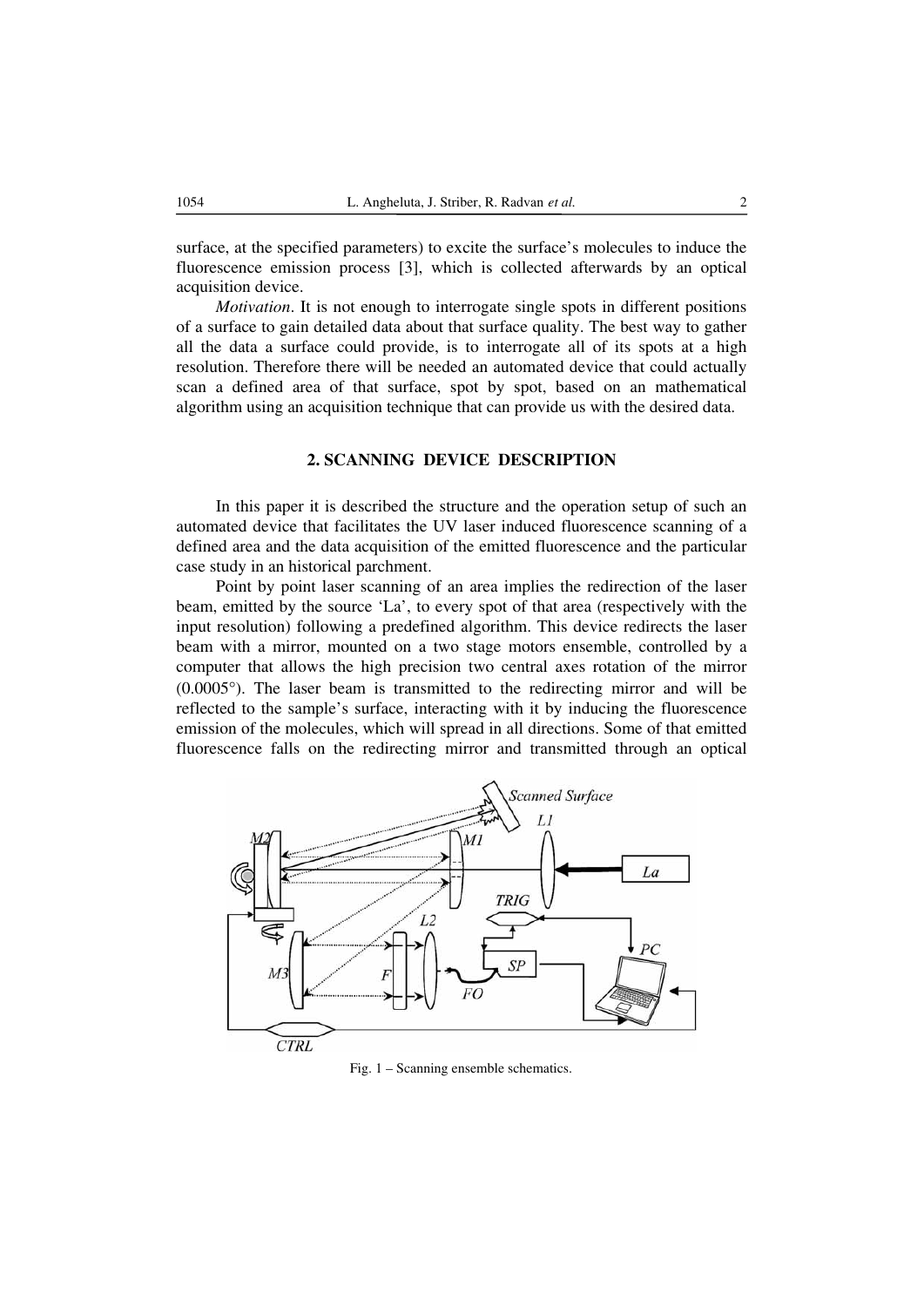ensemble to a detection device. This optical ensemble, depicted in Fig. 1, is constituted by a perforated mirror 'M1', which allows the laser beam to propagates through its aperture but reflects the fluorescence emission that comes from the redirecting mirror; another redirecting mirror 'M2' that reflects the fluorescence emission through-out an UV filter 'F' (266 nm) up to the optical collector 'L2'; optical fiber 'FO' for optical information transmission between optical collector and the spectrometer 'SP'. It is used a large bandwidth spectrometer to decode/encode optical information into digital data which are processed by a dedicated software on the computer.

## 2.1. OPTOELECTRONIC SETUP

The irradiation source *La* is an active solid state passive Q-switched diode pumped laser that emits at 266 nm with a maximum repetition rate of 3KHz at 1,25 μJ of energy per pulse. The *L1* lens focuses the laser beam.

As for detection it was used a low wavelength high sensitive spectrometer, best suited for fluorescence acquisition. It can detect light radiation in the 200-1100 nm bandwidth with a 90% quantum efficiency.

To synchronize the irradiation spot's position changes with the spectra emission acquisition, it was used a device that allows the external software triggering. The *TRIG* break-out box is the communication link between the spectrometer and the computer or other triggering devices.

The redirecting mirror's rotational ensemble device is constituted by two stage step motors. These motors can proceed at high precision rotations, with a minimum step of 0.0005° with a maximum speed of 80°/s.

Each motor is connected to a controller *CTRL* to communicate with the computer through a serial port. A software application (under the LabView platform) ensures the full control of the motors operation.

The optical collector *L2* is a 25.4 mm diameter collimating lens with an open air collimating range of 12 m. This lens transmits the collected data to the spectrometer *SP* through the optical fiber *FO*.

The fluorescent radiation transmission within this device is ensured by the perforated mirror *M1* and another redirecting mirror *M3*.

The whole ensemble is constructed on a solid platform, all the components being arranged and fixed on it as the figure shows. The laser head is mounted on an adjustable platform. *M1* and *M3* mirrors are mounted on adjustable supports. The optical collector *L2* is mounted on an adjustable mini-platform that allows two central axes rotation. In front of the collector it is mounted the UV filter *F* to avoid the acquisition of the incident laser beam reflection. The spectrometer *SP* is also fixed on the solid platform. The redirecting mirror *M2* servo motors ensemble, are mounted on a special structure.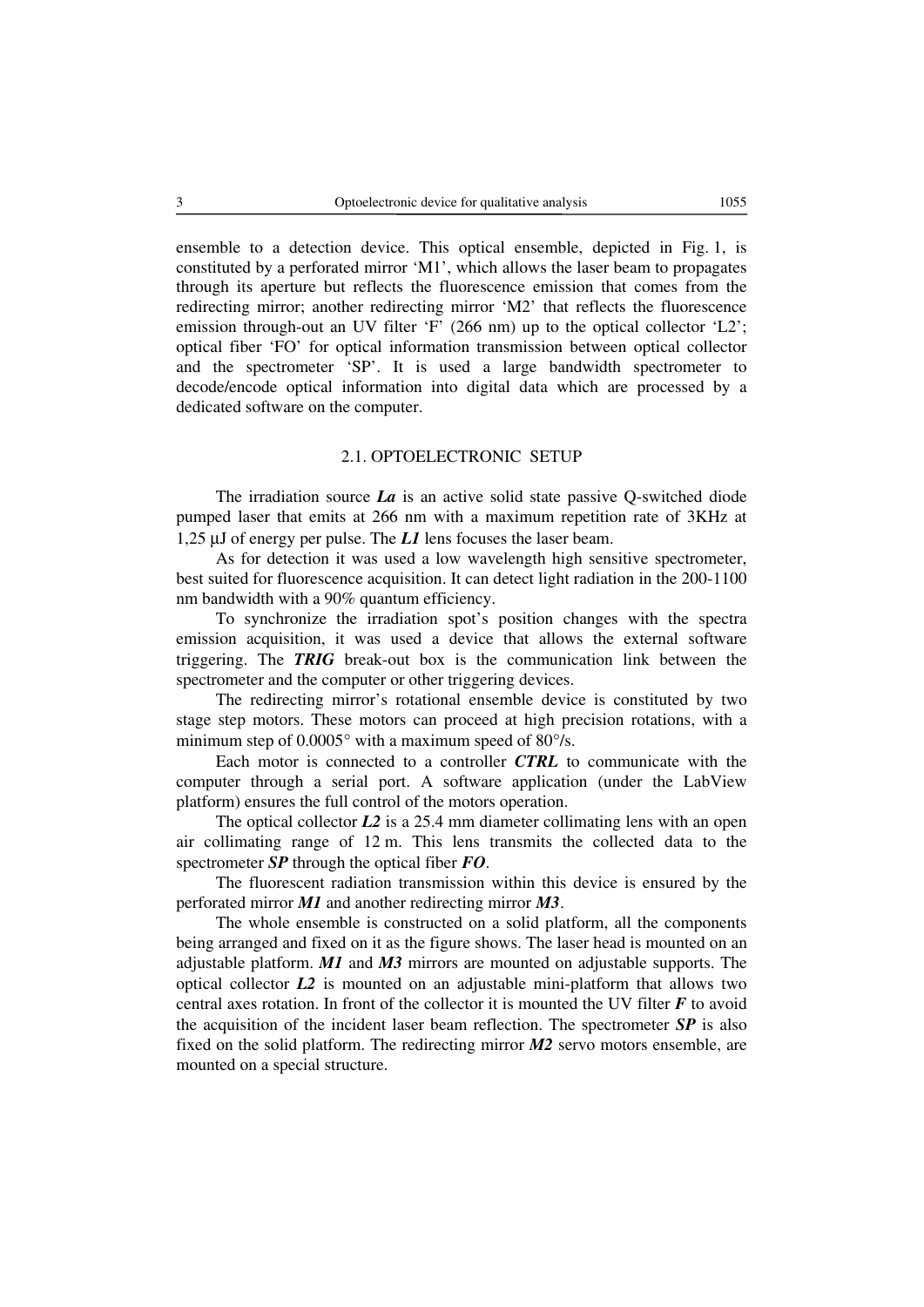Acquisition timing synchronization with the laser spot repositioning (Fig. 2): the acquisition integration  $T_I$  time must be less or equal with the sum of the triggering time  $T_T$  together with the waiting time  $T_A$  and the motor moving duration time  $T_p$ . The triggering time represents the duration time of the TTL trigger signal output for the spectrometer, and it is less than 10 ms. The waiting time  $T_A$  represents how long the scanning application waits at each step for the acquisition to be done. The motor moving duration time  $T_p$  represents the time spent by a motor to move to a new position.



Fig. 2 – Duration timings within a repositioning step:  $T_t$  – trigger time;  $T_p$  – motor move duration time;  $T_A$  – step waiting time;  $T_i$  – integration time.

#### 2.2. SOFTWARE ARCHITECTURE

In the following workflow diagram (Fig. 3) is represented the interfacing of the whole scanning system. The instructions within the command blocks have informational role and represents only the major steps within the system workflow. It also depicts the communication channels between the hardware devices and the computer.

The incident laser beam guiding is realized by the two motor mounting which are controlled by a computer software interface. This interface is specially designed to make an easier scanning set up and operation, and communicates with the controllers using the VISA interfacing language on a LabView software support. The scanning algorithm follows the mathematical model for a rectangular matrix crossing pattern for the step by step laser spot repositioning.

The software interface permits the input and modification of all scanning parameters. After inputting the distance between the sample surface and the optical collector, and choosing the desired starting point (the upper left corner of the area) using the direction controls, there must be introduced the vertical and horizontal lengths and the step dimensions to create a matrix model of the area that has to be scanned. Each element of the virtual matrix represents a repositioning step. Each step is calculated depending on the distance *D* and represents the angular repositioning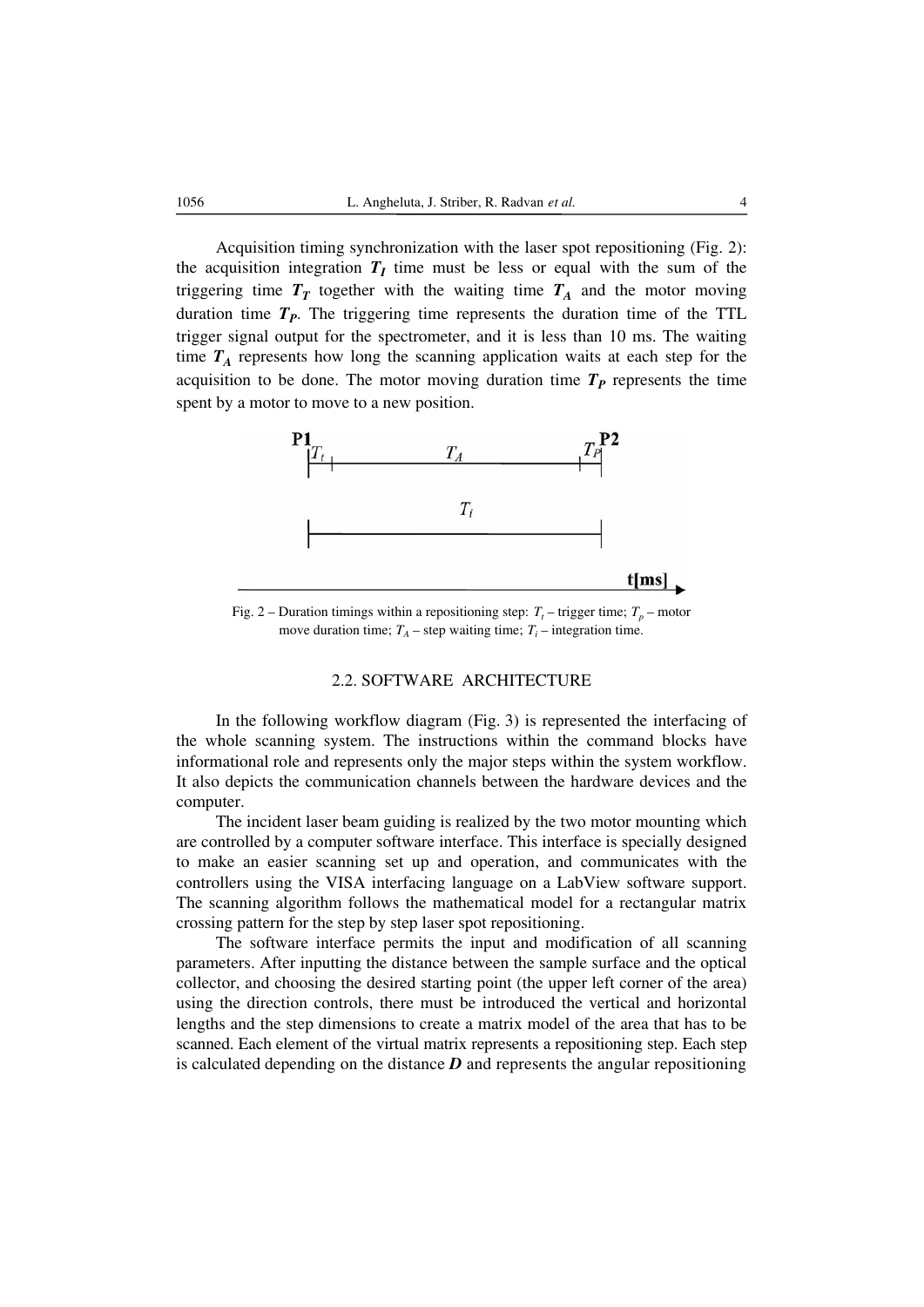

Fig. 3 – Workflow diagram.

repositioning parameter for the motors, so that the laser spot is repositioned at a constant step length. There is another important parameter to be set: the total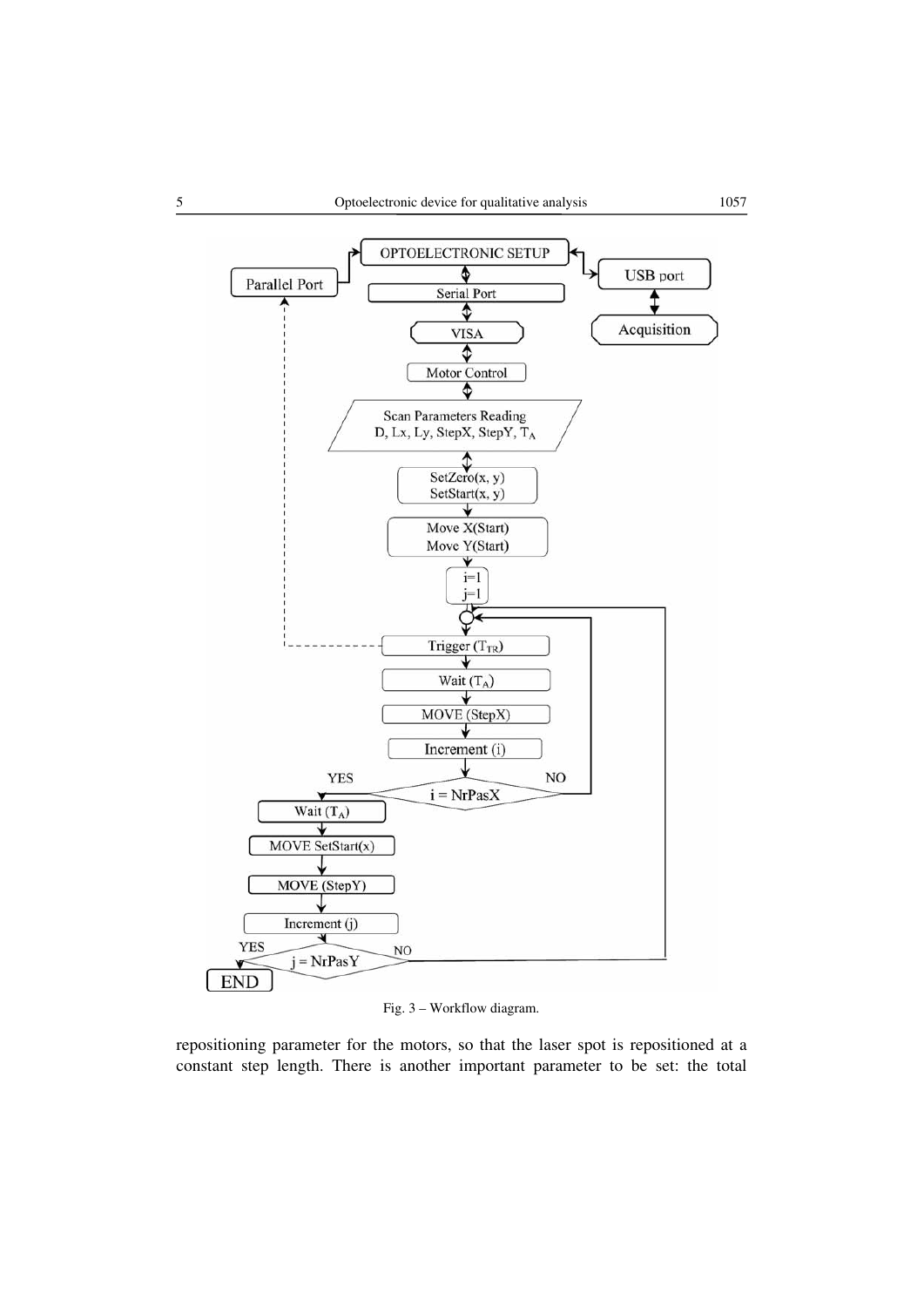waiting time  $T_A$  along with the triggering time  $T_T$  and the duration time of each motor move  $T_P$  must be greater or equal with the integration time  $T_I$  set for the acquisition. Usually, the  $T_A$  is set at about  $T_I + 100$  ms.

In the acquisition interface it can be set the integration time  $T_I$  for a single scan. The Strip Chart option of this application allows the user to set a number of specific bandwidths of interest, reducing considerably the processing time and making the spectra interpretation much easier. A text file for each selected bandwidth is created. The format of these files contains a column with the average intensities of that bandwidth in scanning position.

Another software interface is used for the processing of the resulted data by mapping a replica of the scanned area. This allows the scientist to view the intensity distribution of the desired characteristic fluorescence emissions over the scanned area. This application provides two different viewing modes. The intensity graph mode displays the intensity distribution map of a single channel using a white/blue gradient, with the brightest areas representing the highest fluorescence emission intensity of the selected channel. The RGB replica is also an intensity distribution map, but it allows the selection of three different bandwidths for each R, G and B color channels. The resulted image illustrates a colored intensity distribution map of the scanned area. These images can be saved and used in further discussions, presentations or for documentation.

The main goal of these mapping interpretations is to detect a specific known fluorescence characteristic such as pigments or biological attacks over the artworks surfaces, helping the conservers and artwork restorers to have a better knowledge of the objects surface pigment composition and to prevent the further negative effects of the biological attacks.

#### **3. EXPERIMENTAL**

With this experiment it is verified the operation of this device, performing a high resolution scan on an historical parchment, trying to detect the different fluorescence emissions from a selected area.

Using a laser diode that emits in the visibile spectrum, the operator have to adjust the optical collector focus point right on the surface that has to be scanned.

As it can be seen in Fig. 4, a  $30 \times 30$  mm area of the parchment's surface containing red colored letters, thin red stave lines, and parchment at different degrees of dirt deposition, was selected to be analyzed.

To identify each characteristic spectrum of the different zones of the selected parchment area – as a restorers request – there have been made LIF analysis at different interogation duration times.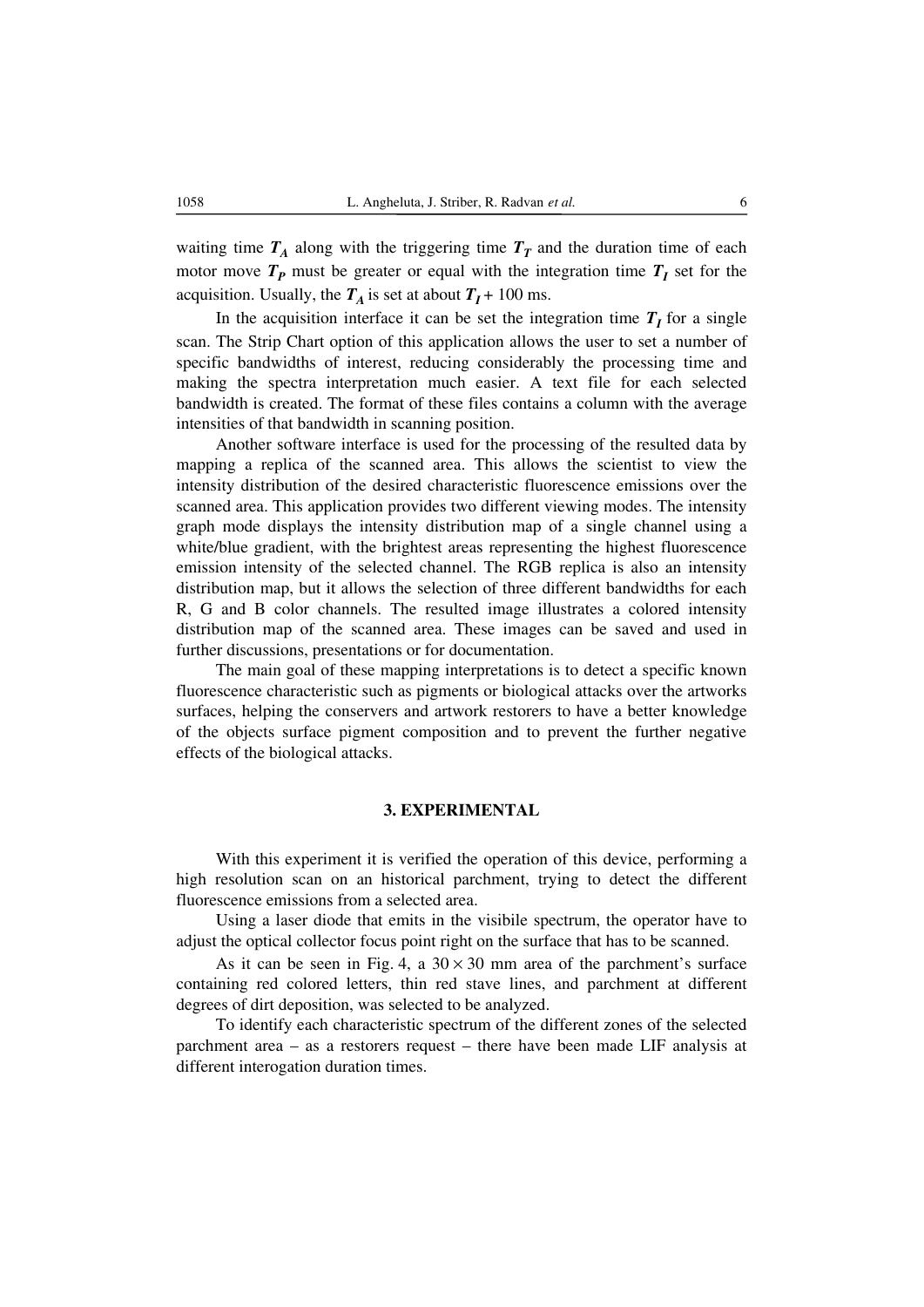

Fig. 4 – Scan area selection.

In the graph below there are represented the most significative areas: the normal and dirty parchment, normal and dirty red pigment and the black colored areas in the bottom of the selection.

It is noticed that the parchment (Fig. 5, solid line) has a high fluorescence emission, even when it is covered with dirt. It is also observed in the red pigment



Fig. 5 – LIF spectra of the tested areas.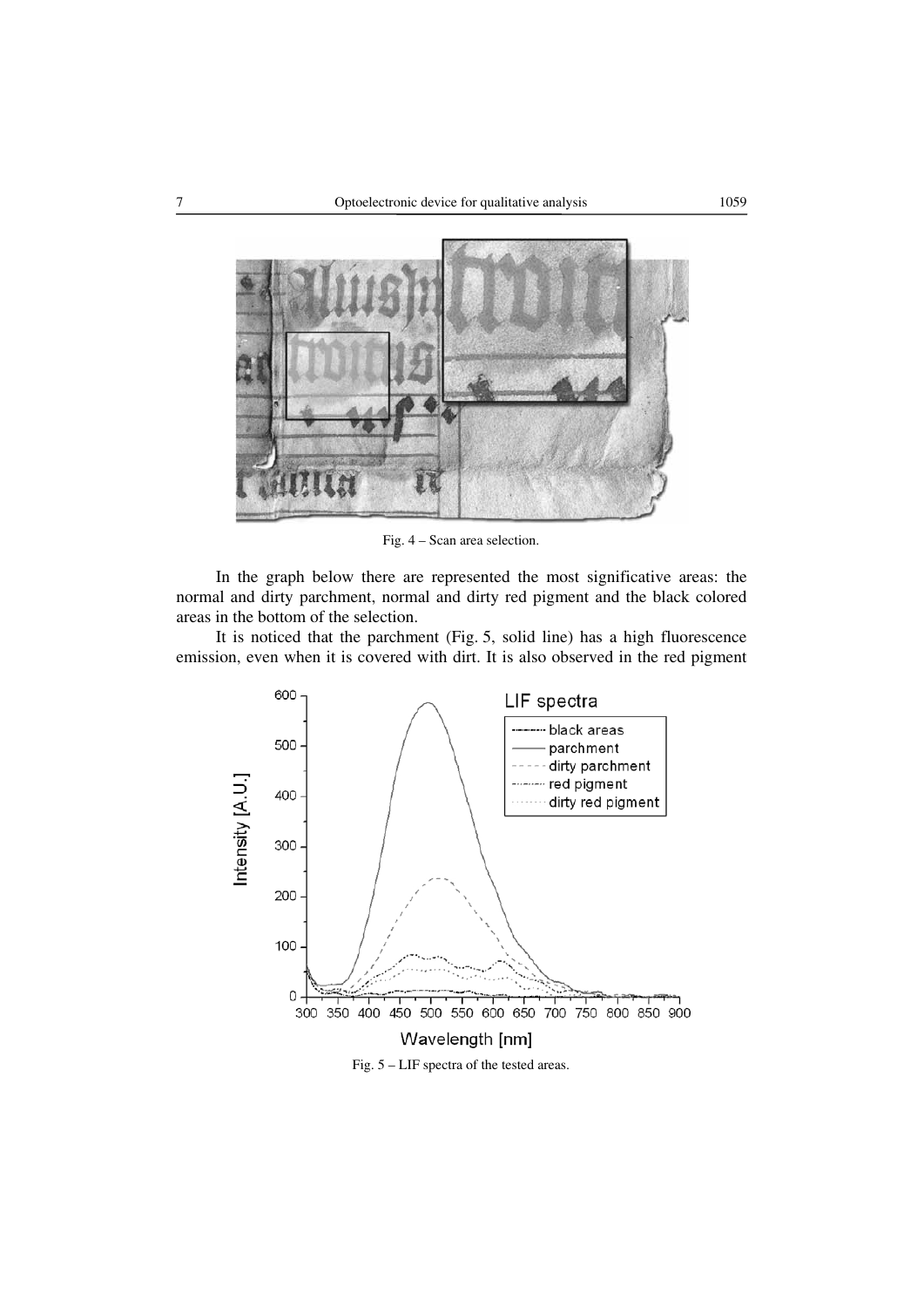spectrum that the parchment fluorescence emission has a great influence. The black colored areas (Fig. 5, dash dot line) had absorbed most of the radiation and therefore there was a low fluorescence emission.

To obtain a good spectrum shape the interogation time for the acquisition was set to 1000 ms and 3000 ms (in some cases).

For this particular scan it has been chosen two spectrum characterics: the parchment emission and the red pigment fluorescence emission as follows.



The acquisition aplication was set to record only the average intensity of a 10 nm bandwidth for each of the spectra (525–535 nm for the parchment fluorescence emission spectrum and 601–611 nm for the red pigment fluorescence emission spectrum) to ease the interpretation work.

The scanning resolution was set at 0.2 mm per step (on horizontal and vertical axes) to test the high precision laser spot positioning. This means a total  $150 \times 150$  points to be interogated. Integration time  $T_I$  was set at 350 ms and the  $T_A$ time at 450 ms.

After choosing the starting point and with the other scan parameters all set, the scanning process is started and the laser spot is repositioned each time for a new acquisition, following the pattern provided by the programmed algorithm.

At the end of the scan there were obtained two data files containing the average intensities of the selected bandwidths. By merging these two files and using each of bandwidth values as the others one's background it is obtained the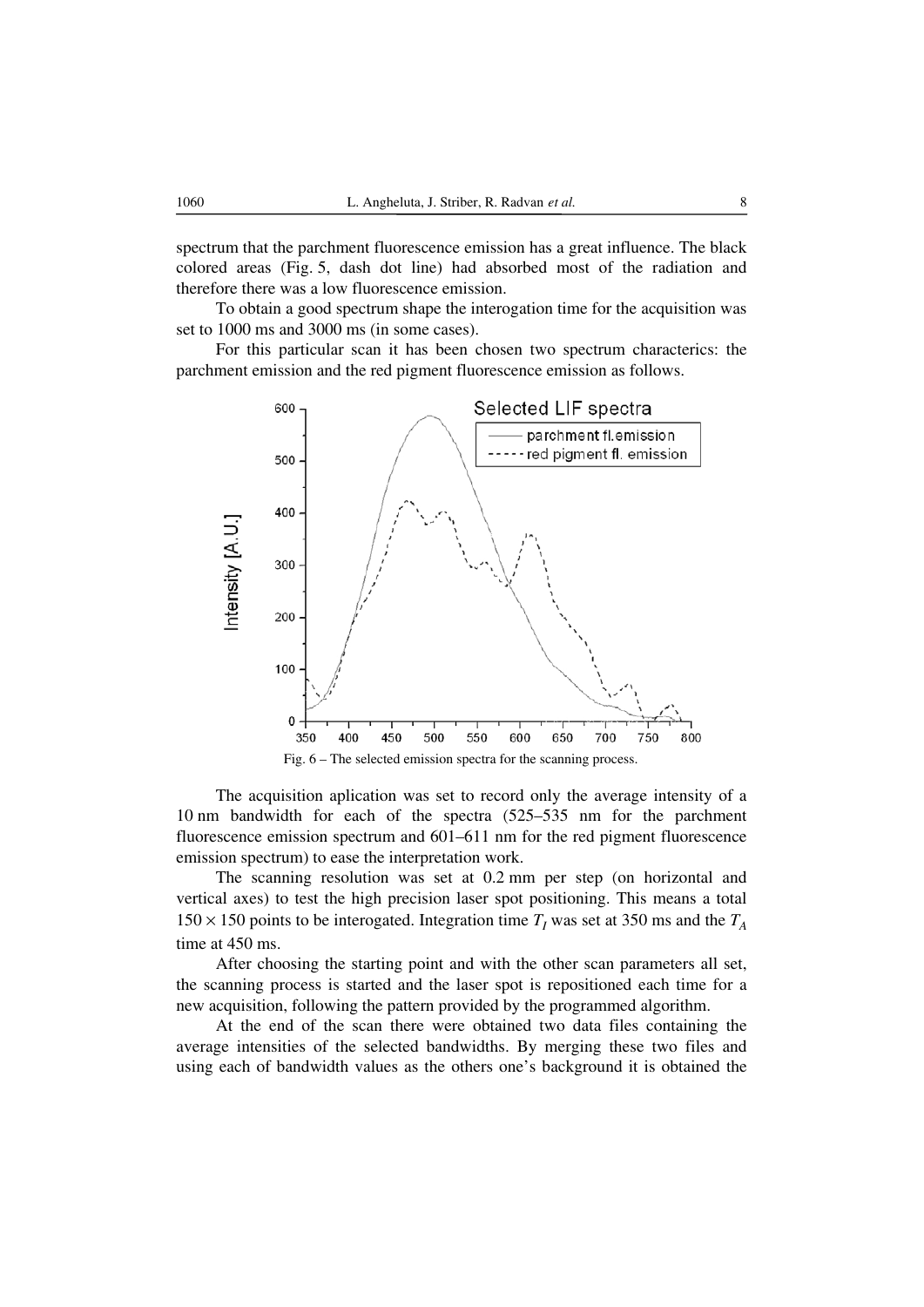input file for the interpretation software. Using the recorded and corrected data this application rendered the following images:



Fig. 7 – Resulted images: a) real image; b) RGB map replica; c) 601–611 nm intensity graph; d) 525–535 nm intensity graph.

## **4. RESULTS AND DISCUSSION**

In the intensity graph view the white/blue/black gradient is used to map the intensity distribution of the selected bandwidth. The brightest areas representing the highest intensity, while the darker areas representing the lowest intensities.

The resulted images, RGB and the intensity distribution maps can be compared with the photo image, here in Fig. 7a.

The RGB color channel view (Fig. 7b) displays a colored combination of the chosen bandwidths by associating to each color channel a single spectrum bandwidth. Here the red pigment fluorescence emission spectrum bandwidth was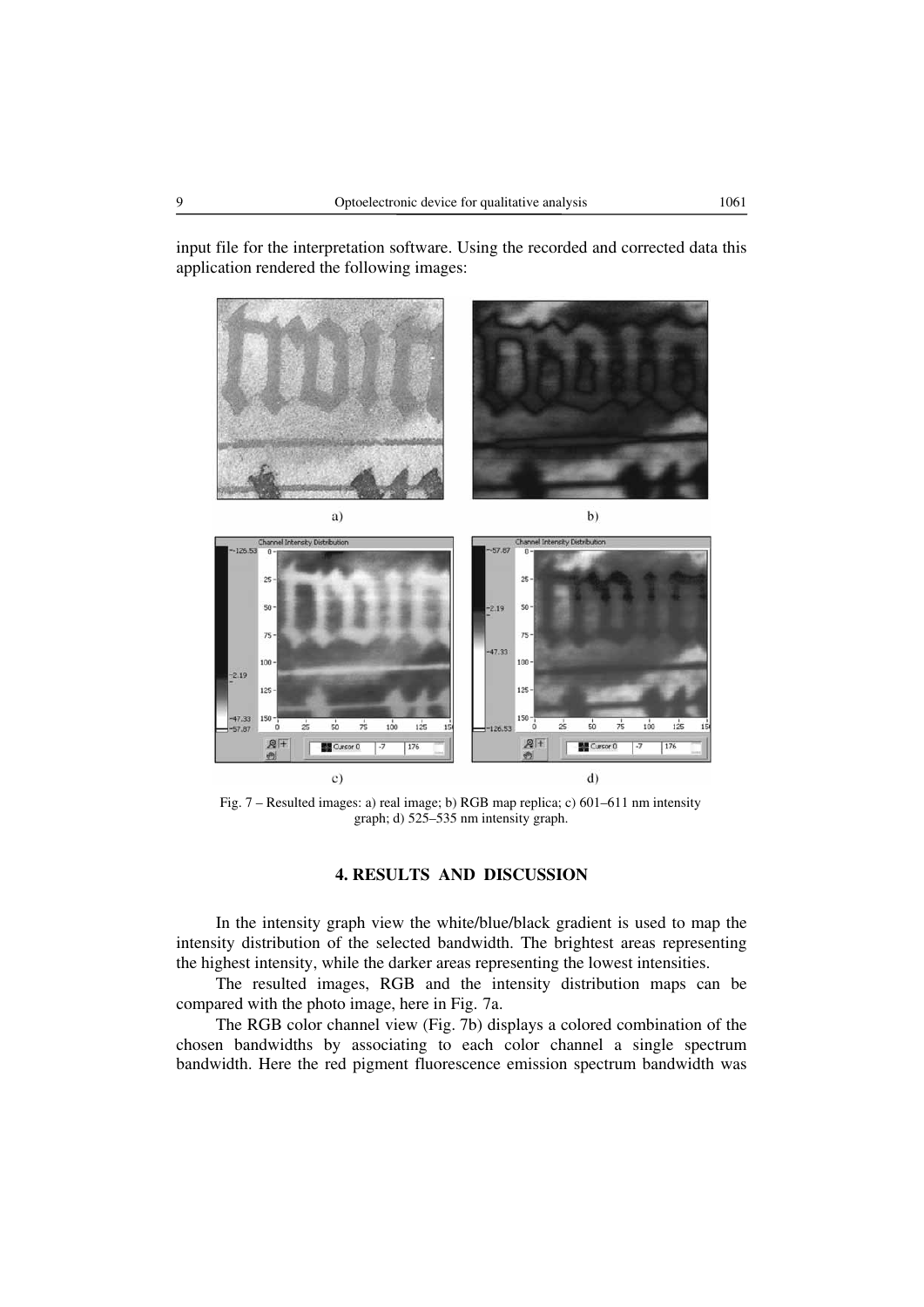associated with the R channel, while the parchment fluorescence emission spectrum bandwidth was associated with the G and B color channels. This colored simulation highlights all the above observations. The stain is clearly delimited from the cleaner parchment area (teal color), as a darker teal color, while the red pigment is represented by the red color. Even the higher fluorescence emission intensity from the top of the letters here is better observed as a brighter red color.

Fig. 7c depicts the 601–611 nm bandwidth intensity distribution map of the emitted fluorescence due to the laser excitation. This represents the red pigment fluorescence emission map. The lowest red pigment fluorescence emission is to be found in the cleaner parchment areas, represented here by the darker blue color. The stain has a higher fluorescence emission intensity in this spectrum bandwidth, therefore it must have a some of the red pigment components. The red letters and the stave lines show the highest fluorescence intensity emission. An interesting fact is that the top of the letters that showed a low fluorescence emission in the parchment spectrum bandwidth, here it displays the highest intensity.

Fig. 7d depicts the 525–535 nm bandwidth intensity distribution map of the emitted fluorescence due to the laser excitation. This represents the parchment fluorescence emission map. The brightest areas show that the cleaner areas of the parchment have a greater fluorescence emission intensity than the dirtier areas. The stained area can be clearly observed as a dark-blue area in the center, similar with the stain in the real image. The pigmented areas (letters, stave lines and black markings) have a lower intensity emission, with the observation that there are some dark areas on the top of the letters that is resulted from a low fluorescence emission in the parchment fluorescence spectrum, therefore there must be a lot of dirt that absorbs most of the laser energy or a much thicker pigment layer than in the rest of the letters.

#### **5. CONCLUSIONS**

These results confirms that this automated optoelectronic device can successfully be used for qualitative analysis of artwork objects surfaces helping the art conservers and restorers to easily detect or highlight – in this particular study case – different fluorophore based chemicals or biological attacks. The obtained data provides useful information that can be used in further discussions regarding the conservation steps that should be followed to ensure the safety of the artwork.

In case of a biological attack on the artwork surface, there is no risk of spreading the contamination on the installation hardware or the operator. Being a non-contact technique, it allows complex investigations of fragile and/or very degraded surfaces.

The LIF technique permits repeated analysis of the same spots without affecting the artworks surface due to the low energy radiation used.

This technique finally offers the restorer or conserver in charge the possibility to take better decisions regarding the future steps in any artwork (that can emit